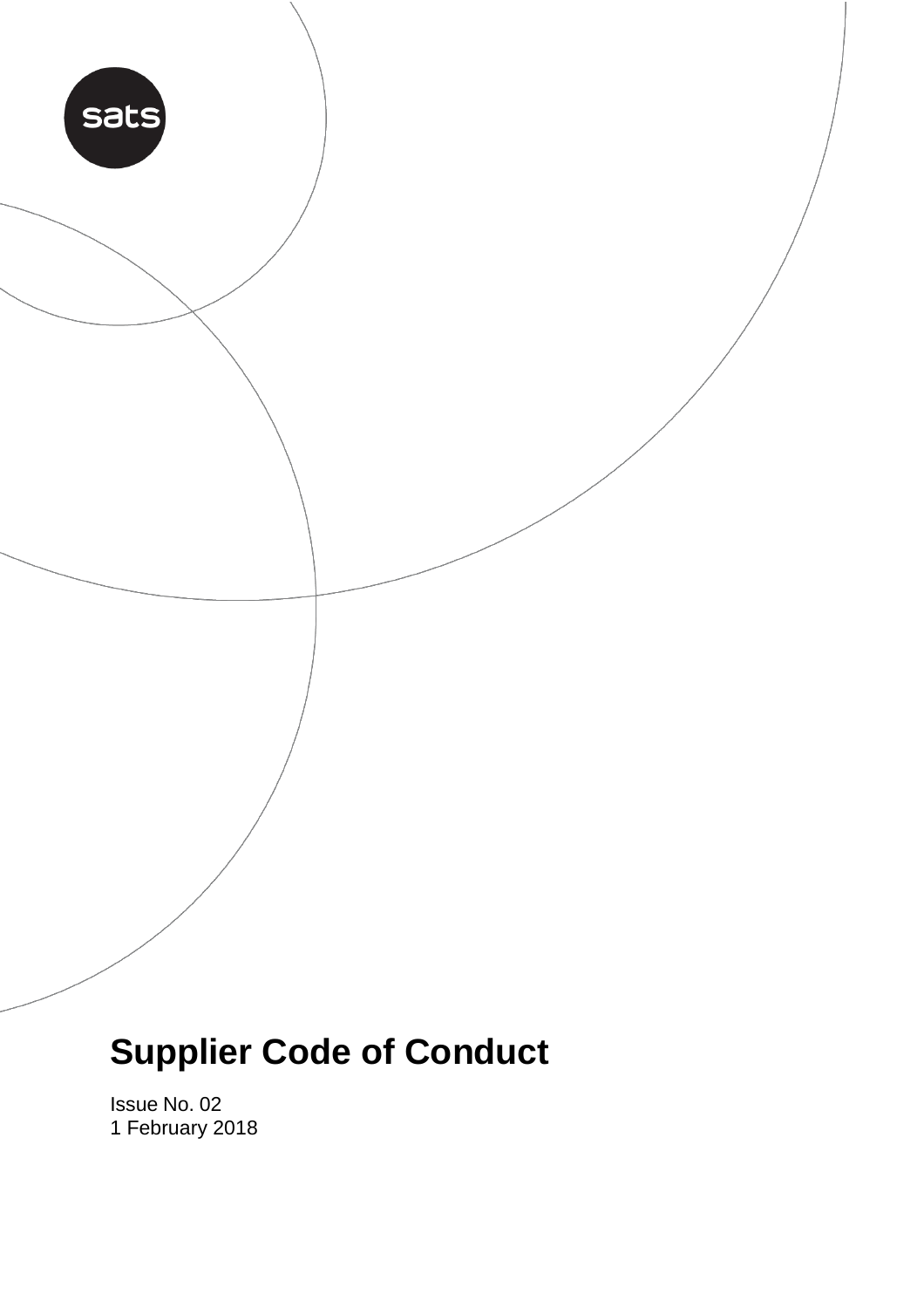

### **SUPPLIER CODE OF CONDUCT**

The SATS Group expects all its Suppliers to adhere to the highest ethical standards when conducting business with the SATS Group. In this regard, the SATS Group will include SATS Ltd. and its Singapore based wholly-owned subsidiaries and a "Supplier" means any individual or entity including all persons employed (whether full time or part time or in any other way) ("**Employees**") by that supplier as well as their sub-contractors and/or agents and/or service providers appointed by that supplier which supplies/provides goods and services to any member of the SATS Group. For the avoidance of doubt, "Supplier" includes but is not limited to any contractor as may be engaged from time to time by any member of the SATS Group to supply equipment, labour and/or works, as well as any supplier as may be engaged from time to time by any member of the SATS Group to supply food, amenities and/or other services.

This Code of Conduct ("**Code**") sets out the standards expected of the Supplier. A failure by any Supplier to comply with the Code can result in action taken by the relevant entity in the SATS Group which includes the termination of the contract with the Supplier, disclosure of any legal violation to the appropriate government/regulatory authority and/or the pursuit of any remedy available to that member of the SATS Group.

The Code does not create any binding obligation on the SATS Group and the SATS Group reserves the right to amend the Code from time to time. The Code can also be found at the following website: https://www.sats.com.sg/Tenders/Notices/SATS-Supplier-Code-of-Conduct.pdf

### **1. Compliance with Applicable Laws**

The SATS Group expects that its Supplier fully complies with all applicable laws and regulations of the countries where (a) the Supplier's operations are based; and (b) where the goods and/or services are provided to the relevant SATS Group entity.

This includes (but is not limited) to laws relating to competition, labour and employment, health and safety, environmental, intellectual property and anti-corruption laws. In addition, the Supplier should accurately maintain its financial and business records in accordance with the applicable laws, as well as generally accepted accounting principles.

Fair competition is to be practiced in accordance with applicable laws and all business activities and commercial decisions that restrict competition or may be deemed to be uncompetitive are to be avoided.

### **2. Labour Laws/Regulations**

The Supplier shall ensure that all its Employees:-

- (a) meet the local minimum age;
- (b) are provided with a safe working environment and the Supplier is to take measures to prevent workplace hazards and accidents;
- (c) are not subject to discrimination based on race, political or religious beliefs, gender, age, sexual orientation, disability or for any other reason;
- (d) have salaries, working hours and benefits which are in accordance with the applicable laws; and
- (e) are paid without undue delay.

**PAGE** 2 **EFFECTIVE DATE** 1 February 2018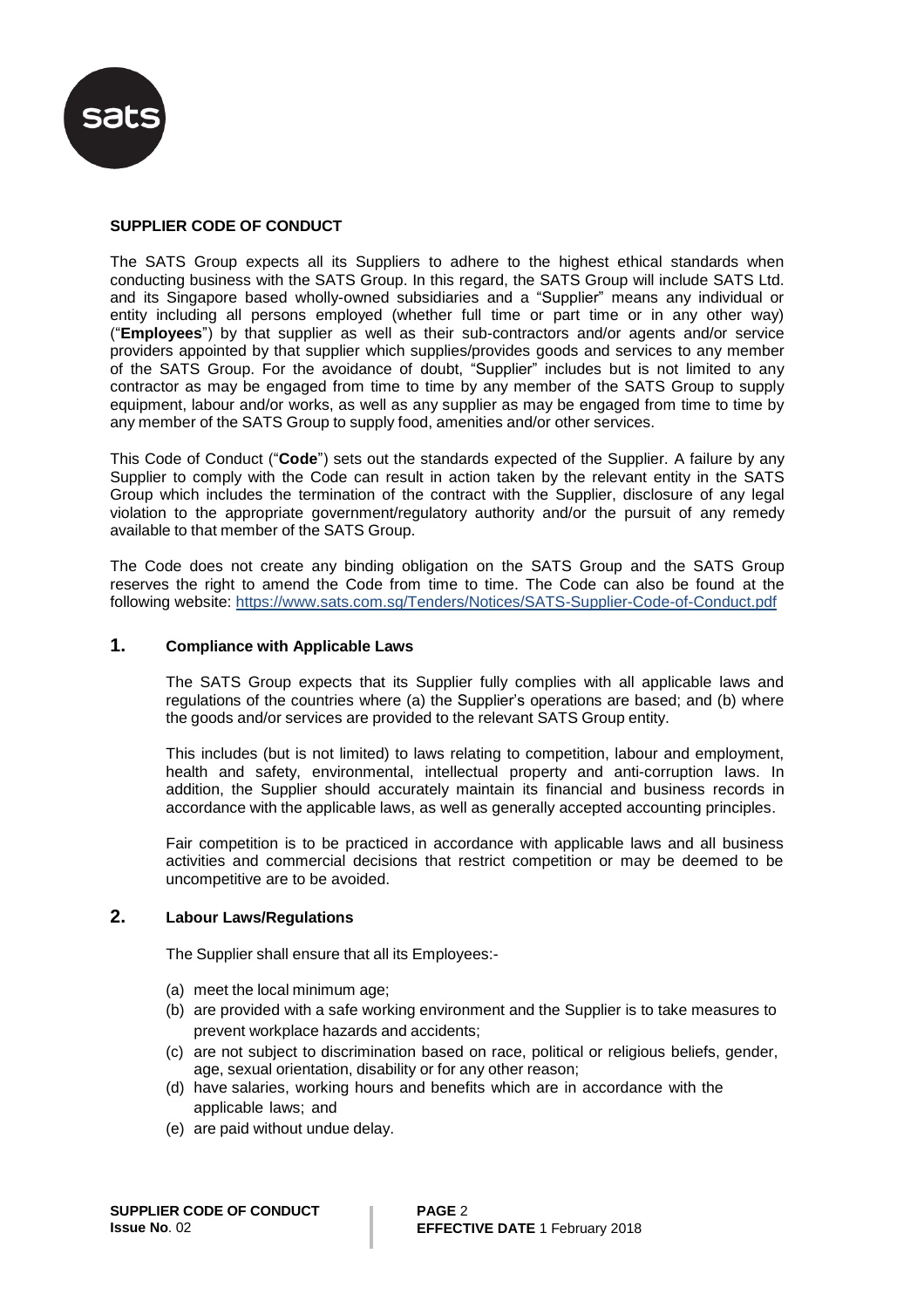

Forced, coerced, bonded, indentured, involuntary prison labour or otherwise must not be used. The Supplier must also respect the human rights of the communities in which they operate.

### **3. Environmental Protection**

The SATS Group is committed to protecting and preserving the environment. The Supplier must ensure compliance with local environmental laws including but not limited to those pertaining to waste disposal (proper handling of toxic and hazardous waste), air emissions and pollution, and is encouraged to observe best environmental practices in the relevant industry. Suppliers who adopt sustainable business practices would be preferred.

### **4 Anti-Corruption Practices**

The Supplier shall not, and shall ensure that its directors, officers, Employees, servants and agents do not, directly or indirectly offer or give or agree to give to any person any gifts, inducement or reward that may influence business decisions or create the appearance of influencing any business decision whether or not such action shall comprise an offence under the applicable laws including the Penal Code (Chapter 224) or the Prevention of Corruption Act (Chapter 241).

### **5 Compliance with Intellectual Property Rights Law**

The Supplier shall not engage in any activities which infringe the intellectual property rights of the SATS Group or any third party. The use of any intellectual property belonging to the SATS Group including trademarks and/or any copyright materials is strictly prohibited unless written consent / authorization has been obtained from the authorized representative of the SATS Group. The Supplier is to consult the SATS Group if in doubt as to whether the intellectual property is owned by the SATS Group.

### **6 Adherence to SATS Suppliers Safety Compliance Manual**

Where applicable, depending on the type of goods and/or services to be provided by the Supplier to a SATS Group entity, the Supplier shall ensure that it complies with the SATS Suppliers Safety Compliance Manual as may be amended from time to time.

The SATS Suppliers Safety Compliance Manual sets out the guidelines and requirements for all suppliers of goods/equipment, suppliers of labour (service crew) and suppliers of services (contractors) who perform work activities on or in the premises of any SATS Group entity.

The SATS Suppliers Safety Compliance Manual can also be found at the following website: [https://www.sats.com.sg/Tenders/Notices/SATS-Supplier-Safety-Compliance-](https://www.sats.com.sg/Tenders/Notices/SATS-Supplier-Safety-Compliance-Manual.pdf)[Manual.pdf.](https://www.sats.com.sg/Tenders/Notices/SATS-Supplier-Safety-Compliance-Manual.pdf)

The Supplier shall put in place its own health and safety protection policies and management systems to ensure such compliance with the SATS Suppliers Safety Compliance Manual. The safety of the Supplier's operations must be ensured through appropriate policies and management systems, implementation and monitoring